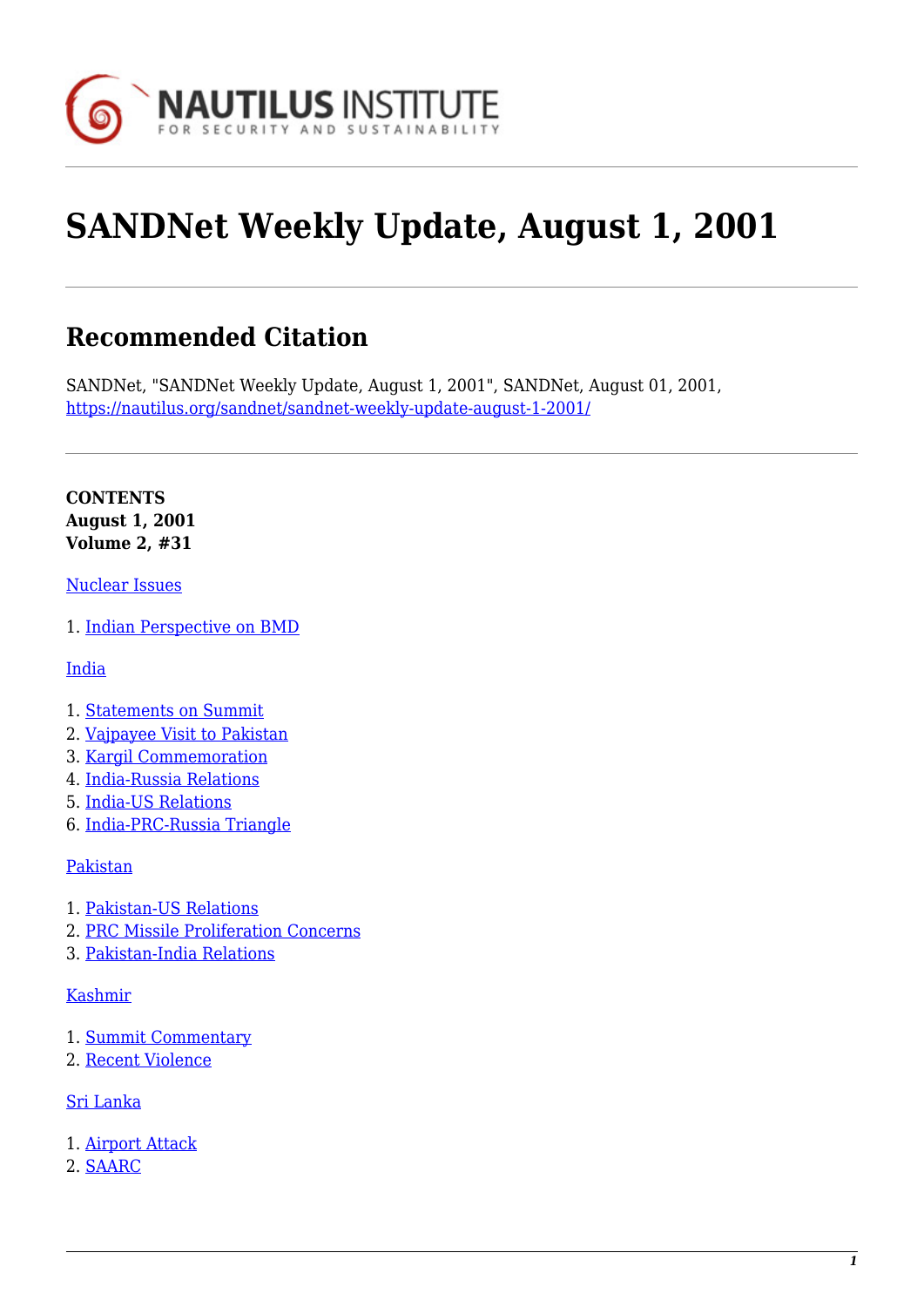#### **Nuclear Issues**

#### **1. Indian Perspective on BMD**

Kannan, a Research Scholar at Jawaharlal Nehru University, writes that India was naïve to support the US missile defense efforts so quickly because US deployment of missile defenses will cause both the PRC and Russia to strengthen their nuclear forces and because India's support reinforces the perception by the PRC that the US is seeking to contain it. Kannan argues, however, that India needs to exploit this opportunity for stronger relations with the US and seek protection under the US missile defense umbrella.

#### **India**

#### **1. Statements on Summit**

Prime Minister A.B. Vajpayee reiterated that the Agra summit did not produce a declaration or joint statement because Pakistan President Pervez Musharraf maintained that there must be acknowledgement in writing of the "centrality of the Kashmir issue" before talks could proceed on other issues. Vajpayee stated that Musharraf came "as a military man with a specific self-serving goal and was not serious about restoring peace" between India and Pakistan. The News states that Vajpayee has laid the blame upon Musharraf to dispel among Indians the perception that an agreement was blocked by Home Minister L.K. Advani and others hawkish on Pakistan. Vajpayee faced opposition to his proposed confidence building measure, the opening of additional locations along the India-Pakistan border for issuing travel visas, because of concerns that this would spread areas affected by cross-border terrorism.

Indian Prime Minister A.B. Vajpayee stated that any future India-Pakistan dialogue would need to address India's concerns about Pakistani support for terrorism in Jammu and Kashmir. He said, "We cannot accept that the insurgency in Jammu and Kashmir today, with its foreign mercenaries and generous assistance from abroad, is anything but terrorism." He pointed out that there were several massacres immediately following the Agra summit. Vajpayee stated that he has accepted an invitation to visit Pakistan from Pakistan President Pervez Musharraf, as has External Affairs Minister Jaswant Singh accepted an invitation from Pakistan Foreign Minister Abdul Sattar.

Indian Prime Minister A.B Vajpayee said that future India-Pakistan talks could be complicated by Pakistan President Pervez Musharraf's assertions to the press that a joint declaration could not be signed at the Agra summit because of a split in the Indian government caused by hardliners.

Indian Home Minister L.K. Advani rejected the assertion of Pakistan President Pervez Musharraf that militancy in Kashmir was the result of a struggle for freedom and not the result of cross-border terrorism. He was also critical of Musharraf, finding him responsible for the Summit's failure to produce positive results.

#### **2. Vajpayee Visit to Pakistan**

Pakistan President Pervez Musharraf's letter formally inviting Indian Prime Minister A.B Vajpayee to visit Pakistan was delivered on July 27. The text of the invitation has not been made public, but Vajpayee had already accepted the invitation in principle. The Deccan Herald reports that the visit is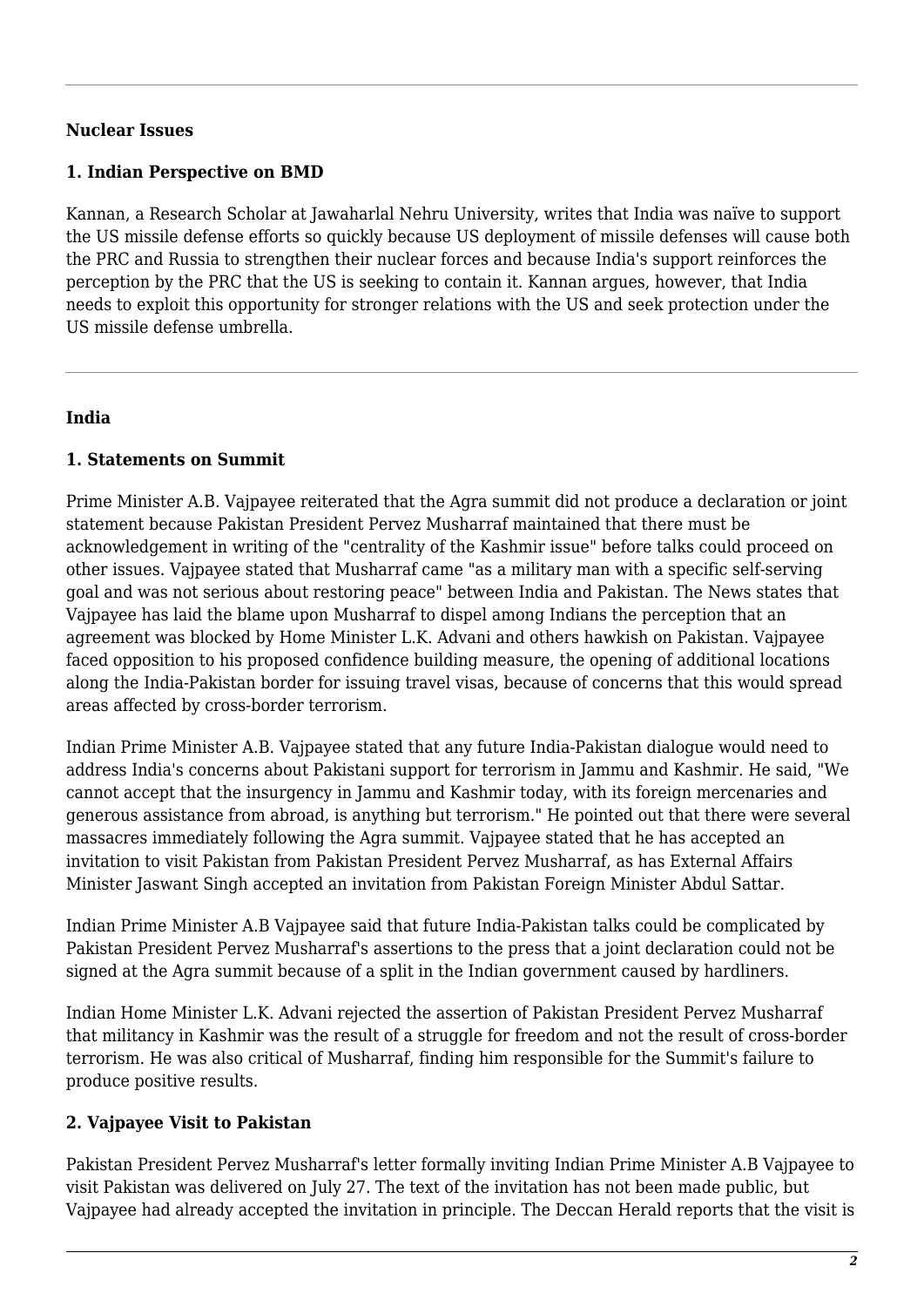not likely to take place this year, though Musharraf and Vajpayee may meet under other circumstances. Vajpayee stated that he was not under pressure to call off his prospective visit to Pakistan.

### **3. Kargil Commemoration**

Indian Prime Minister A.B Vajpayee led the commemoration of the Kargil incident. Vajpayee and other Indian officials and military officers paid homage to those killed during the incident. The Hindustan Times reported that Pakistan shelled Tiger Hill, a battle location during Kargil, as they did during last year's commemoration of Kargil.

Former Chief of the Indian Army Staff General V.P. Malik stated that intelligence lapses contributed to India's failure to prevent the incursion by Pakistani soldiers.

# **4. India-Russia Relations**

The departing Indian Ambassador to Russia, S.K. Lambah, said that after some uncertainty, India-Russia relations have moved into constructive overdrive. The Hindustan times reports that over \$5 billion in new military contracts have been signed over the past two years.

#### **5. India-US Relations**

US Assistant Secretary of State for South Asia Christine Rocca said that the US would "work its way through the sanctions" imposed on India in the wake of the Pokhran nuclear test. She stated that the US was reviewing its sanctions policy both generally and specifically for India and Pakistan, the latter created under the 1998 Glenn Amendment. She said, "We will need to work closely with Congress to see how the current situation might be changed." However, the Hindustan Times reports that senior members of the US Senate Foreign Relations Committee are upset that US Deputy Secretary of State Richard Armitage has spoken about a timeline for lifting sanctions without consulting Congress.

# **6. India-PRC-Russia Triangle**

Satyajit Moanty, a Research Scholar at Jawaharlal Nehru University, writes that because of the growing influence of the US in areas around Russia, Russia is facing a "Hobson's choice" of strategic partners, which has increased the relative importance to Russia of the PRC, India, and the Central Asian Republics. Meanwhile, the PRC, which had looked to flow into a power vacuum in Asia that never developed, is being driven by the US proposed missile defense program to strengthen its position through cooperation with Russia. For India, problems with the PRC and PRC-Pakistan ties are a good incentive to improve relations with the PRC, though its search for allies against terrorism and Islamic fundamentalism also contribute.

#### **Pakistan**

# **1. Pakistan-US Relations**

Syed Talat Hussain reports in The Dawn that while the US is likely to soften sanctions against India, it will be hardest to ease those imposed upon Pakistan because of the coup and failure to return to democracy. These sanctions, imposed under Section 508 of the Foreign Appropriation Act, will be discussed when US Assistant Secretary of State for South Asia Christine Rocca visits Pakistan next week. Hussain quotes diplomatic sources as stating that while the US did not publicly oppose the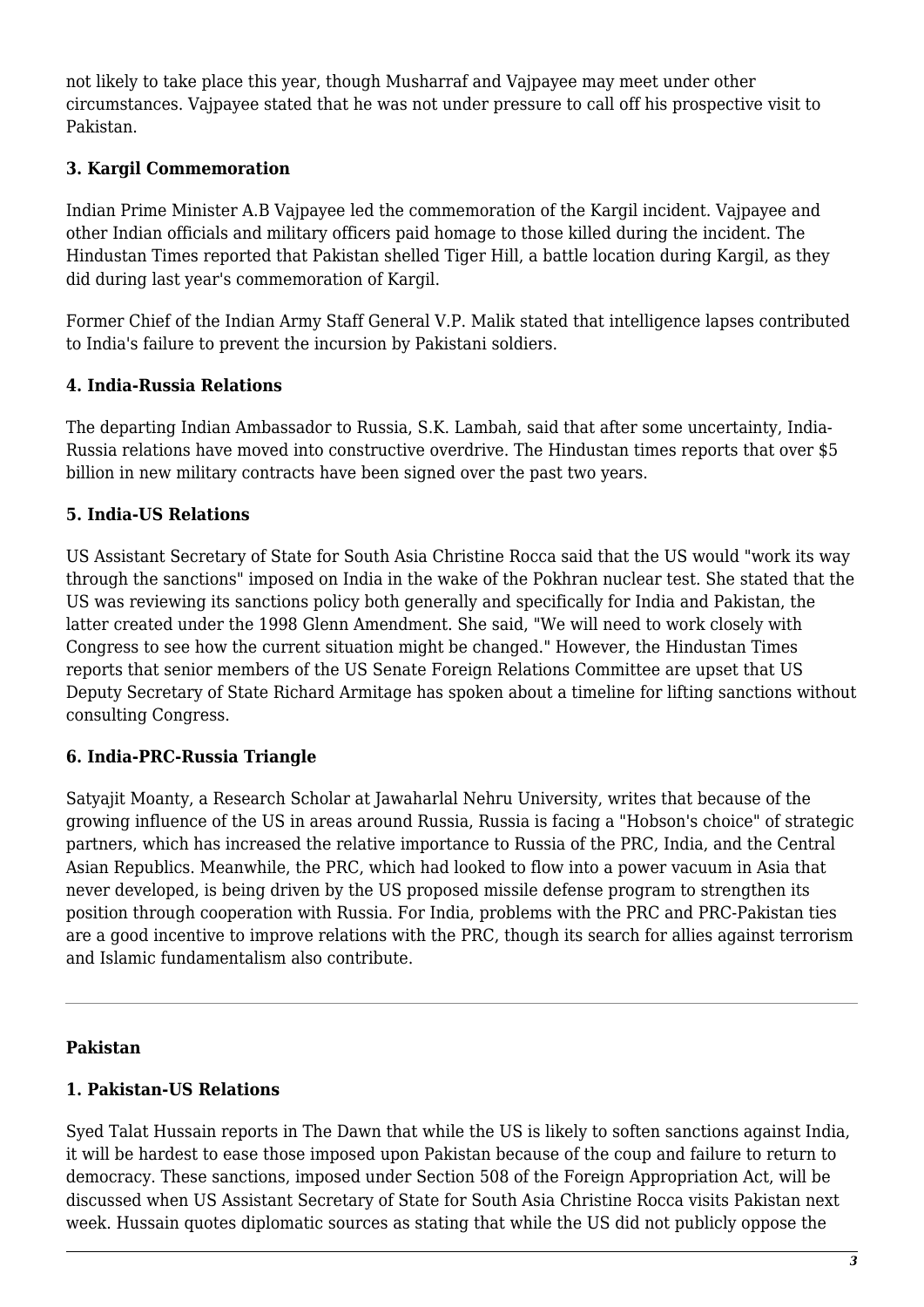elevation of Chief Executive Pervez Musharraf to the position of President, it privately took strong exception to the move.

Pakistan Foreign Minister Abdul Sattar reported that Pakistan would not be concerned about growing India-US ties as long as they do not harm Pakistan.

### **2. PRC Missile Proliferation Concerns**

The Dawn reports that the Washington Post reported that the US has formally protested to the PRC its continuing exports of missile-related parts and technology to Pakistan and other countries. US Secretary of State Colin Powell was due to discuss the issue during his recent visit to the PRC.

# **3. Pakistan-India Relations**

Pakistan government spokesman Riaz M. Khan denied that Pakistan had made settlement of Kashmir a precondition to normalization of relations with India. Khan also stated that the confidence-building measures (CBMs) proposed by Indian Prime Minister A.B. Vajapyee prior to the Agra summit have been officially communicated to Pakistan and were being considered.

Pakistan reported that thirty-one Indians held for illegally entering Pakistan near Baluchistan would be released as soon as India provided them with travel documents and other formalities were completed.

Bush administration officials have indicated that they are interested in India and Pakistan resuming their high-level talks. The first order of business for the new US ambassadors to the region is to push for these talks. US Assistant Secretary of State for South Asia Christine Rocca will also visit the region soon and will be pushing for talks.

# **Kashmir**

#### **1. Summit Commentary**

Brahma Chellaney writes in the Hindustan Times that the Agra summit was a good example of mistaking diplomacy for blindness, stating, "India closed its eyes to reality, shut its ears to the presummit messages from Islamabad and stayed mute to Pakistan's propaganda war." Chellaney argues that Pakistan successfully hijacked the summit to improve its legitimacy and refocus attention on Kashmir, leaving the summit itself to stall on the continuing conceptual divergence over their bilateral relations. The summit, he states, shows Pakistan President Pervez Musharraf was not ready to move ahead, constrained by the other generals in his junta.

An editorial in the Hindustan Times argues that Pakistan President Pervez Musharraf's invitation to Indian Prime Minister A.B. Vajpayee to visit Pakistan shows Musharraf is hoping for another media event. However, the editorial also argues that India is unlikely to permit another summit that serves only to promote Pakistan's one-point agenda of Kashmir.

Retired US Ambassador Dennis Kux, currently at the Woodrow Wilson Center in Washington, D.C., said in a recent book that both Pakistan and India have been willing at points in the past to settle the Kashmir dispute based upon the status quo.

#### **2. Recent Violence**